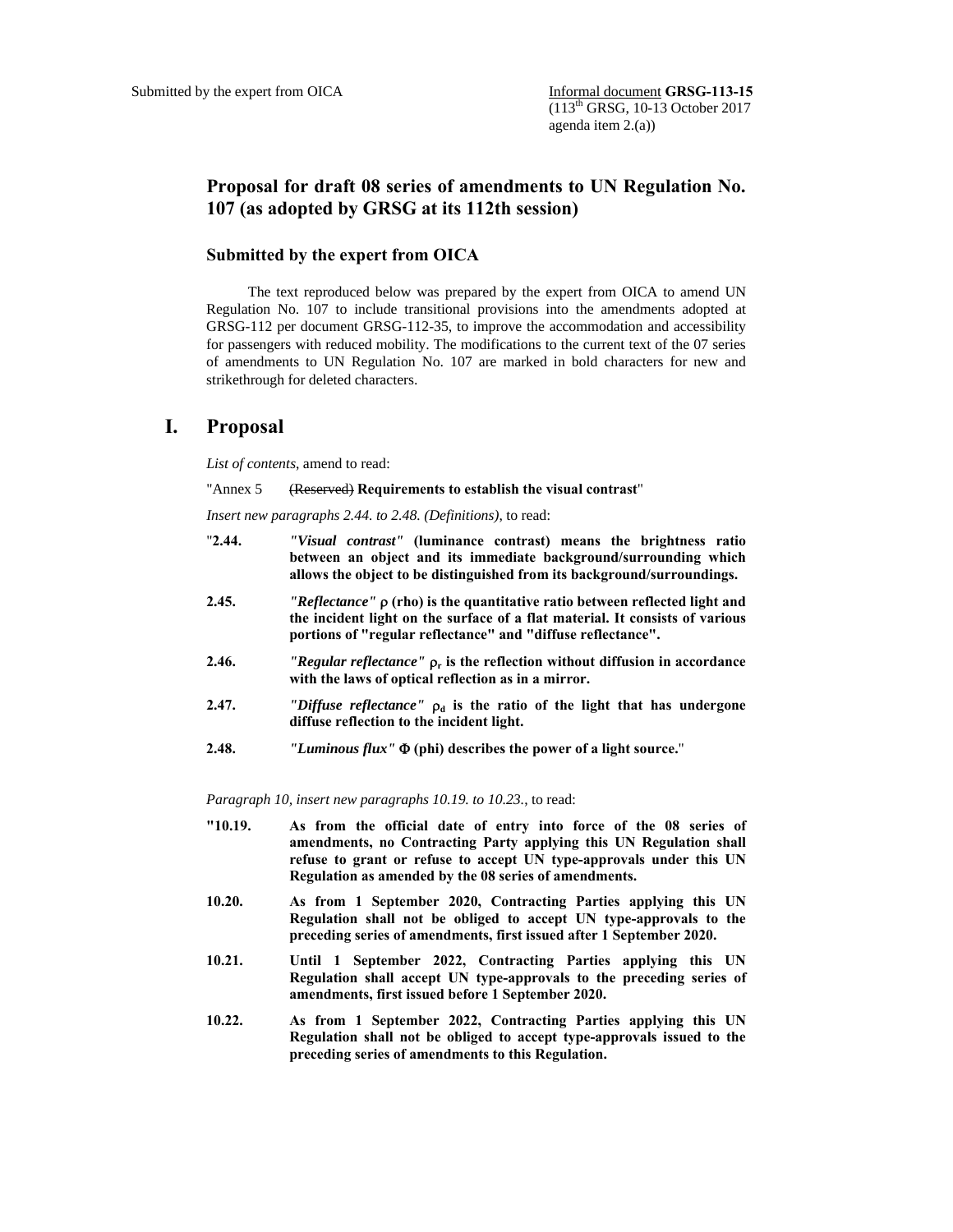**10.23. Contracting Parties applying this UN Regulation shall not refuse to grant UN type-approvals according to any preceding series of amendments to this UN Regulation or extensions thereof."**

#### *Annex 3*

*Paragraph 7.11.4.,* amend to read:

"7.11.4. (Reserved) **Handrails and handholds in toilets**."

*Insert new paragraph 7.11.4.1.*, to read:

"**7.11.4.1. If a toilet is fitted, a suitable handrail or handhold shall be provided in the interior**."

*Annex 5,* amend to read:

# **"Annex 5**

### **(Reserved) Requirements to establish the visual contrast**

**1. The visual contrast C shall be established according to the following formula:** 

$$
\mathcal{C}=\frac{|\rho_1-\rho_2|}{\rho_1+\rho_2}
$$

With:  $\rho_1$  = the reflectance of the material of the object to be seen

- $\rho_2$  = the reflectance of the area resp. material surrounding the **contrast object**
- **2.** For determination of the reflectance values  $\rho_1$ ,  $\rho_2$  and  $\rho_d$  an integrating **sphere according to CIE 38:1977 shall be used.**

 **The reflectance shall be either read directly from the indicating instrument or calculated according to the following formula:** 

$$
\rho=\frac{\varPhi_2}{\varPhi_1}
$$

 **Where:** 

 $\Phi_1$  = luminous flux of the incident light on the material sample;

 $\Phi_2$  = luminous flux of the reflected light (reflectance).

- **2.1. The illumination angle of the luminous flux of the incident light on the sample**  $\Theta$  shall be equal to  $8^\circ \pm 0.5^\circ$ .
- **2.2. The luminous flux of the incident light on the sample shall be determined by using a diffuse reflectance standard calibrated by an accredited laboratory. The extended measurement uncertainty shall be lower than 3 per cent.**
- **4. Example of an integrating sphere according to CIE 38:1977:**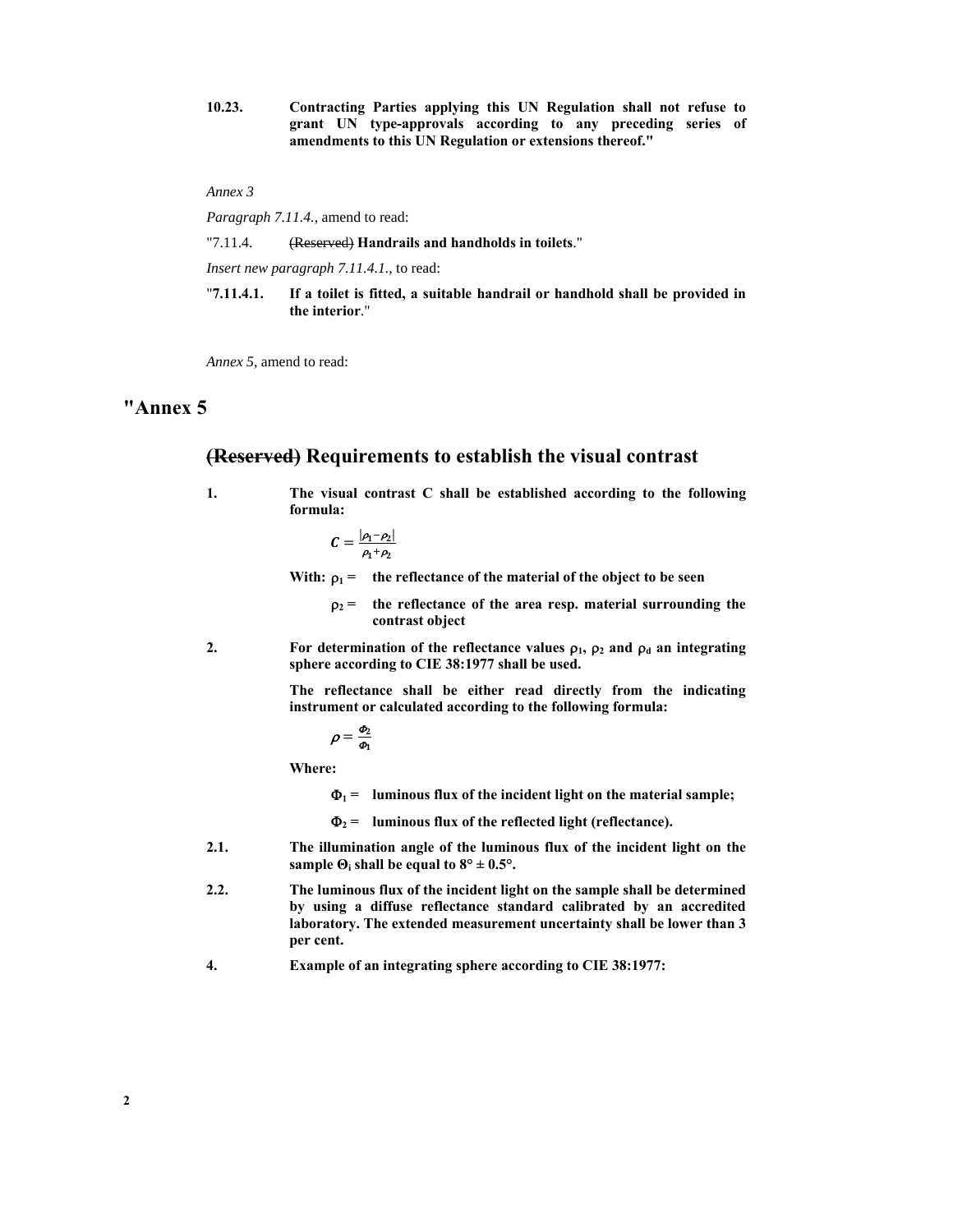

#### *Annex 8*

*Insert new paragraph 3.2.4.*, to read:

### "**3.2.4. Each priority seat shall be provided with a 3.5 mm jack socket according to IEC 60603-11 to enable the priority seat occupant to have undisturbed access to any audible information**."

*Paragraphs 3.2.4. to 3.2.8. (former)*, renumber as paragraphs 3.2.5. to 3.2.9.

*Paragraph 3.3.3.*, amend to read:

- "3.3.3. (Reserved) **These communication devices shall:**
- **3.3.3.1.** provide either a visual contrast of  $C \ge 0.4$  and a diffuse reflectance  $\rho_d$  of **at least 0.5 according to Annex 5 or be white or yellow,**
- **3.3.3.2. provide a tactile surface, i.e. protrude from the surrounding areas,**
- **3.3.3.3. provide an audible and visible signal to confirm successful activation.**"

*Paragraph 3.5.,* amend to read:

"3.5. Floor slope

 The slope of any gangway, access passage or floor area between any priority seat or wheelchair space and at least one entrance and one exit or a combined entrance and exit shall not exceed 8 per cent. **The slope of any gangway, access passage or floor area between any wheelchair space and at least one entrance and one exit or a combined entrance and exit shall not exceed 5 per cent**. Such sloping areas shall be provided with a slip-resistant surface. **However, in the gangway, access passages or floor area where differently directed slopes merge these limits may be exceeded provided the total amount of these areas is not greater than 25 per cent of the total amount of the area swept by the wheelchair to reach the wheelchair area**."